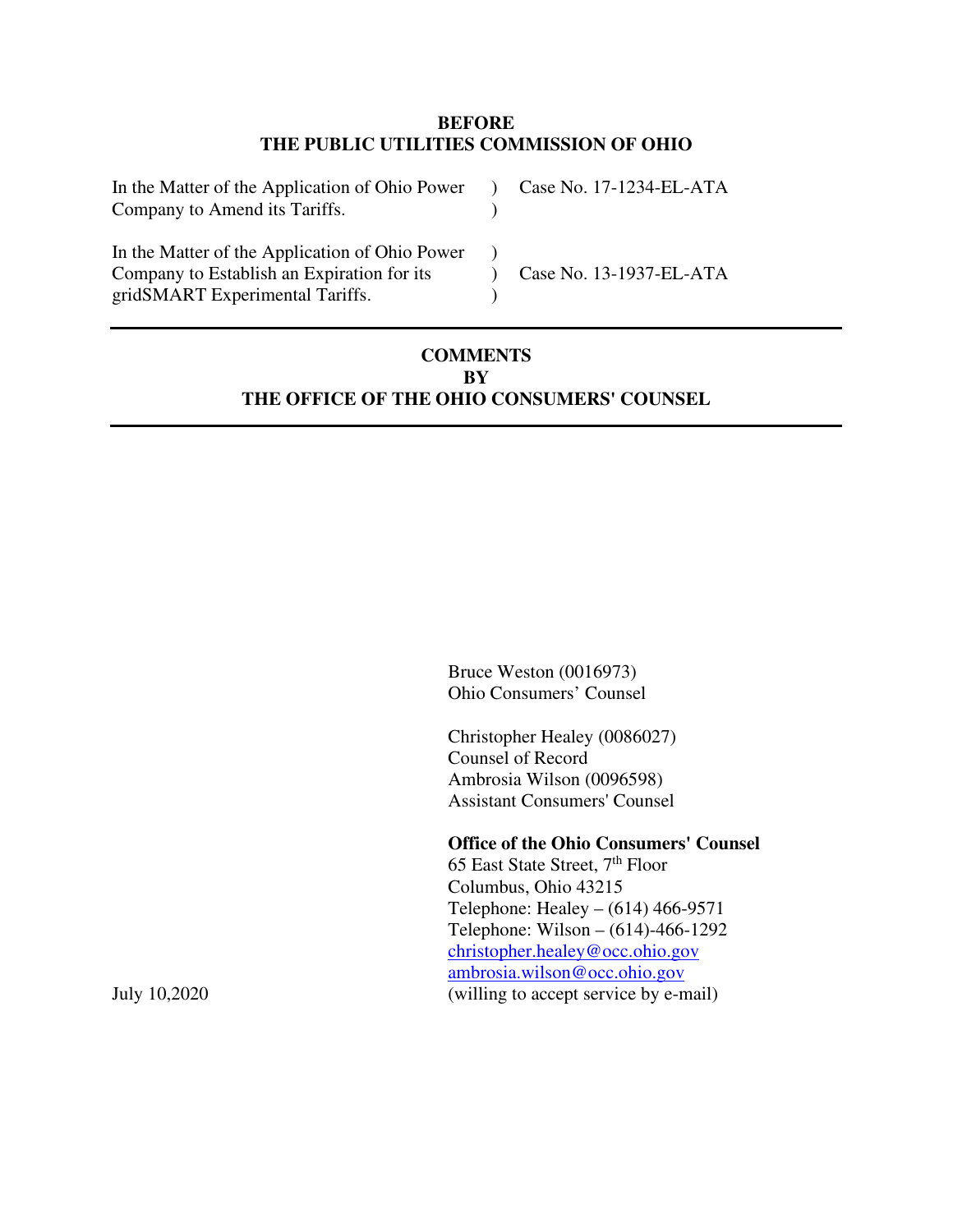# **TABLE OF CONTENTS**

| I.   |                 |                                                                                                                                                                    |
|------|-----------------|--------------------------------------------------------------------------------------------------------------------------------------------------------------------|
| II.  |                 |                                                                                                                                                                    |
|      | A.              | Residential customers, including customers currently on AEP's legacy time-of-<br>use rates, should only be enrolled in the Amended TOU Rates if they               |
|      | <b>B.</b>       | Customers participating in the Amended TOU Rates should receive monthly<br>statements on their bills showing how their actual bill compares to what they           |
|      | $\mathcal{C}$ . | All marketing of the Amended TOU Rates should be written in clear, plain<br>English and should thoroughly describe the program to customers so that they can       |
|      | D.              | The bills of customers who participate in the Amended TOU Rates should include<br>sufficient information for the customers to recalculate their monthly bill for   |
|      | E.              |                                                                                                                                                                    |
|      | F.              | AEP's filing includes an outdated tariff sheet for its Generation Capacity Rider,<br>which must be corrected to reflect the correct rates that customers pay. 7    |
|      | G.              | To enable customer confidence in the adoption of time-of-use rates, customers<br>should be protected from excessive bill increases resulting from participation in |
|      | H.              | There should be a limit on the number of customers that AEP can enroll in                                                                                          |
| III. |                 |                                                                                                                                                                    |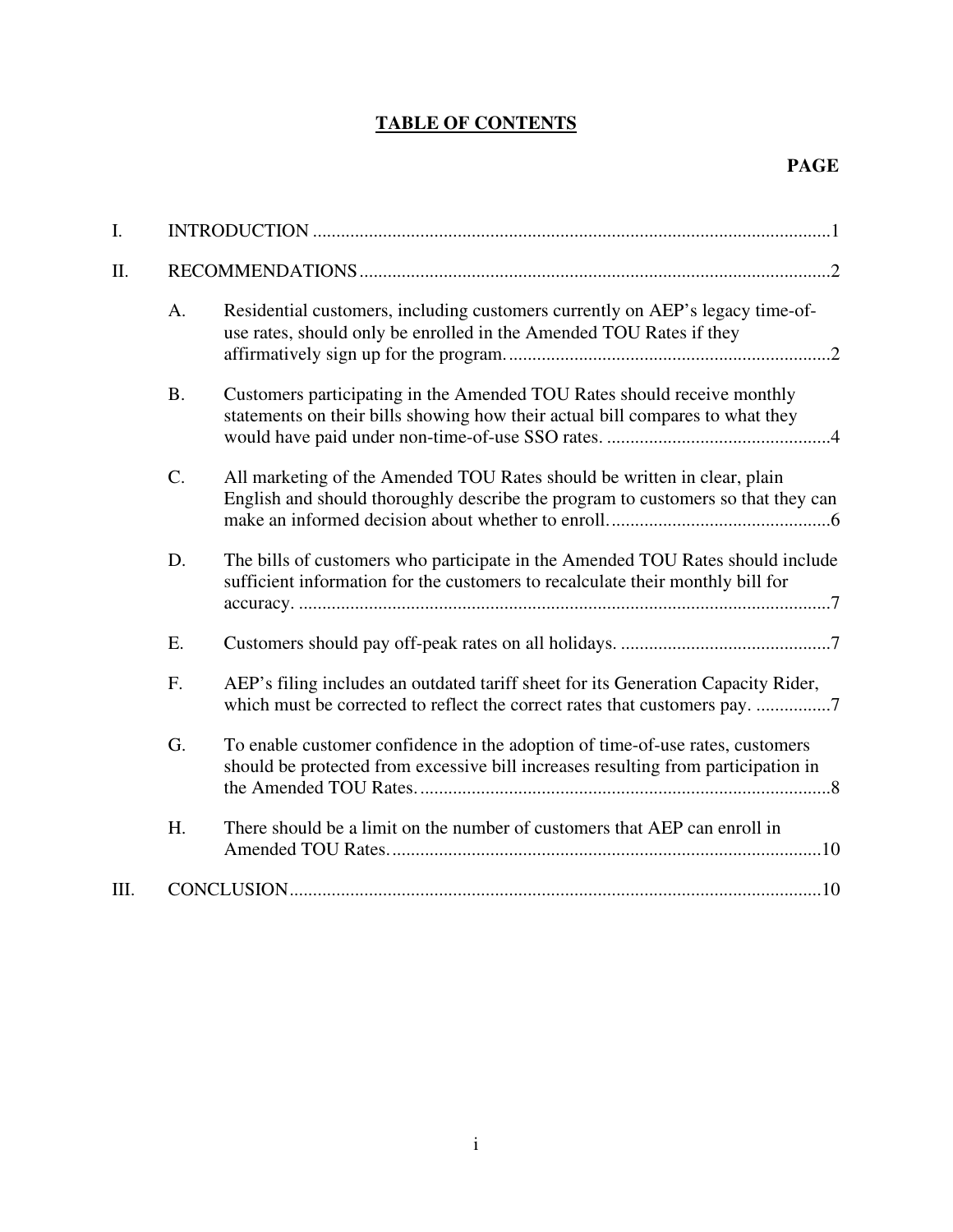#### **BEFORE THE PUBLIC UTILITIES COMMISSION OF OHIO**

| In the Matter of the Application of Ohio Power<br>Company to Amend its Tariffs.                                                 | Case No. 17-1234-EL-ATA |
|---------------------------------------------------------------------------------------------------------------------------------|-------------------------|
| In the Matter of the Application of Ohio Power<br>Company to Establish an Expiration for its<br>gridSMART Experimental Tariffs. | Case No. 13-1937-EL-ATA |

## **COMMENTS BY THE OFFICE OF THE OHIO CONSUMERS' COUNSEL**

#### **I. INTRODUCTION**

Time-of-use ("TOU") rates can benefit customers participating in those rates if they shift their usage away from peak times. They can benefit all customers by lowering demand during peak times, thus putting downward pressure on peak-time market prices for power plant generation and by reducing the need for new power plants. To achieve these benefits, TOU rates must be well designed, and customers must understand how to shift their usage to take advantage of lower rates. But residential consumers need protection when TOU rates are implemented because TOU rates are unfamiliar to most electric consumers. And some consumers, including in at-risk groups such as seniors and those with medical needs may be unable to shift use.

For most residential consumers, time-of-use rates are an unfamiliar concept. Residential consumers may pay attention to how much electricity they use. But very few pay attention to when during the day they use it. Effective implementation of TOU rates requires technological upgrades and rates that are appropriately tied to peaks in market prices. It also requires sufficient information and customer education regarding electricity usage, especially in the early stage of the rollout of time-of-use rates.

1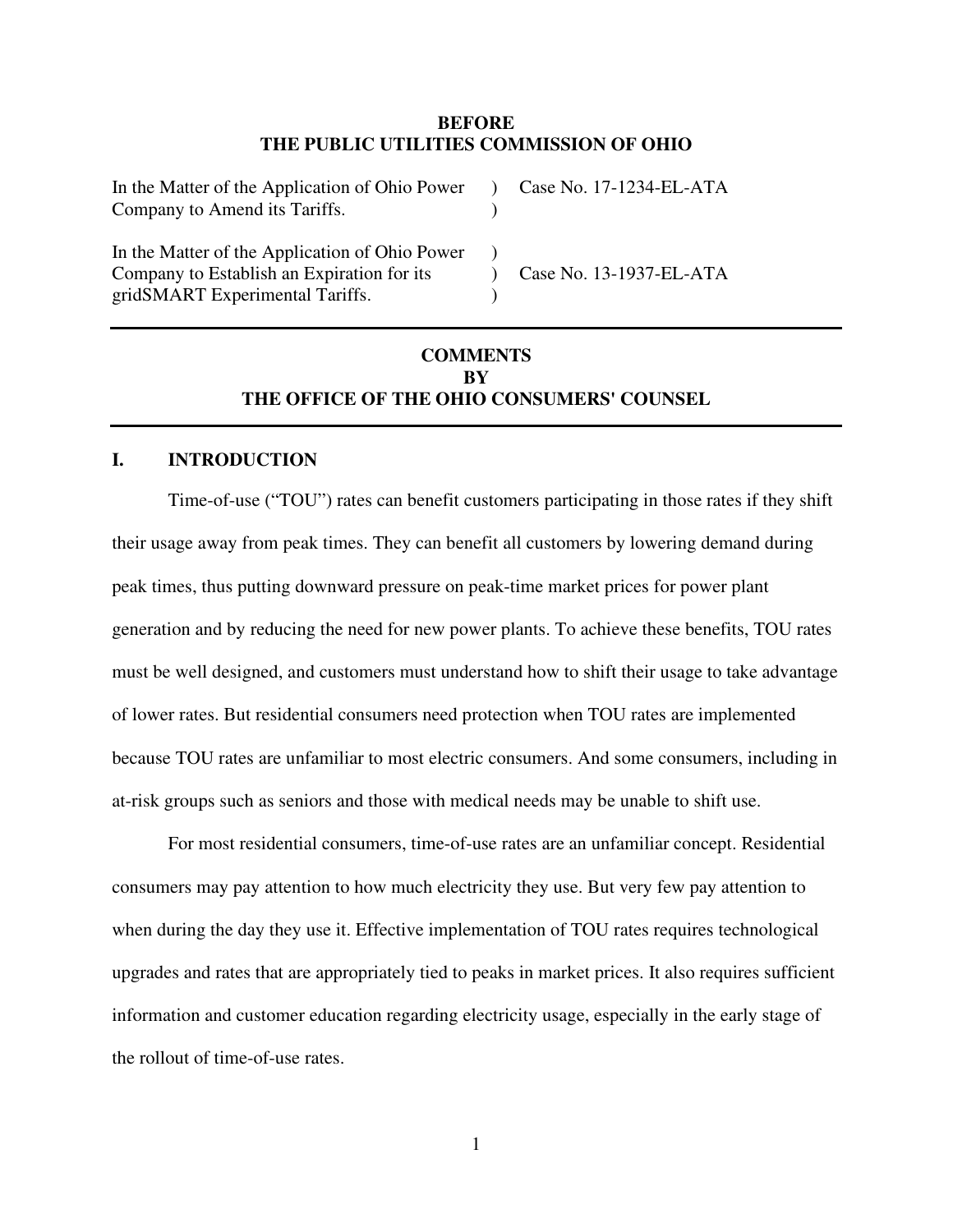AEP offers TOU use rates (the "Legacy TOU Rates"), but very few customers (less than 1,500 of AEP's 1.5 million customers) are currently participating.<sup>1</sup> Now, AEP seeks to replace the Legacy TOU Rates with new TOU rates that are designed differently (the "Amended TOU Rates").<sup>2</sup> AEP did not provide any cost information in the Amended Application, making it impossible for the Public Utilities Commission of Ohio ("PUCO") to even assess the cost effectiveness of implementing new TOU rates given the historically low participation in the program. The Office of the Ohio Consumers' Counsel ("OCC") proposes the following consumer protection recommendations regarding AEP's proposal to implement the Amended TOU Rates.

#### **II. RECOMMENDATIONS**

### **A. Residential customers, including customers currently on AEP's legacy timeof-use rates, should only be enrolled in the Amended TOU Rates if they affirmatively sign up for the program.**

Residential customers should only be enrolled in the Amended TOU Rates if they affirmatively consent to such rates through positive enrollment. The default for all residential customers should remain the typical competitive standard service offer rates: Rate R-R for Columbus Southern and Rate RS for Ohio Power. (Rates R-R and RS do not change based on time of day.)

But AEP proposes that some customers be automatically placed on its Amended Residential TOU Rates by default, unless they affirmatively opt *out* of such rates. According to AEP, customers currently on its Legacy TOU Rates (referred to as "Smart Shift" and "Smart Shift Plus") "would be provided the opportunity to opt out" of the Amended Residential TOU Rates, "at which time they would be transferred to a non-TOU rate. If the Customers do not opt

<sup>&</sup>lt;sup>1</sup> See Case No. 17-1234-EL-ATA, Amended Application at 2 (May 1, 2020) (the "May 1 Amended Application").

<sup>2</sup> *See generally* May 1 Amended Application; Case No. 13-1937-EL-ATA, Amended Application (June 16, 2020) (the "June 16 Amended Application").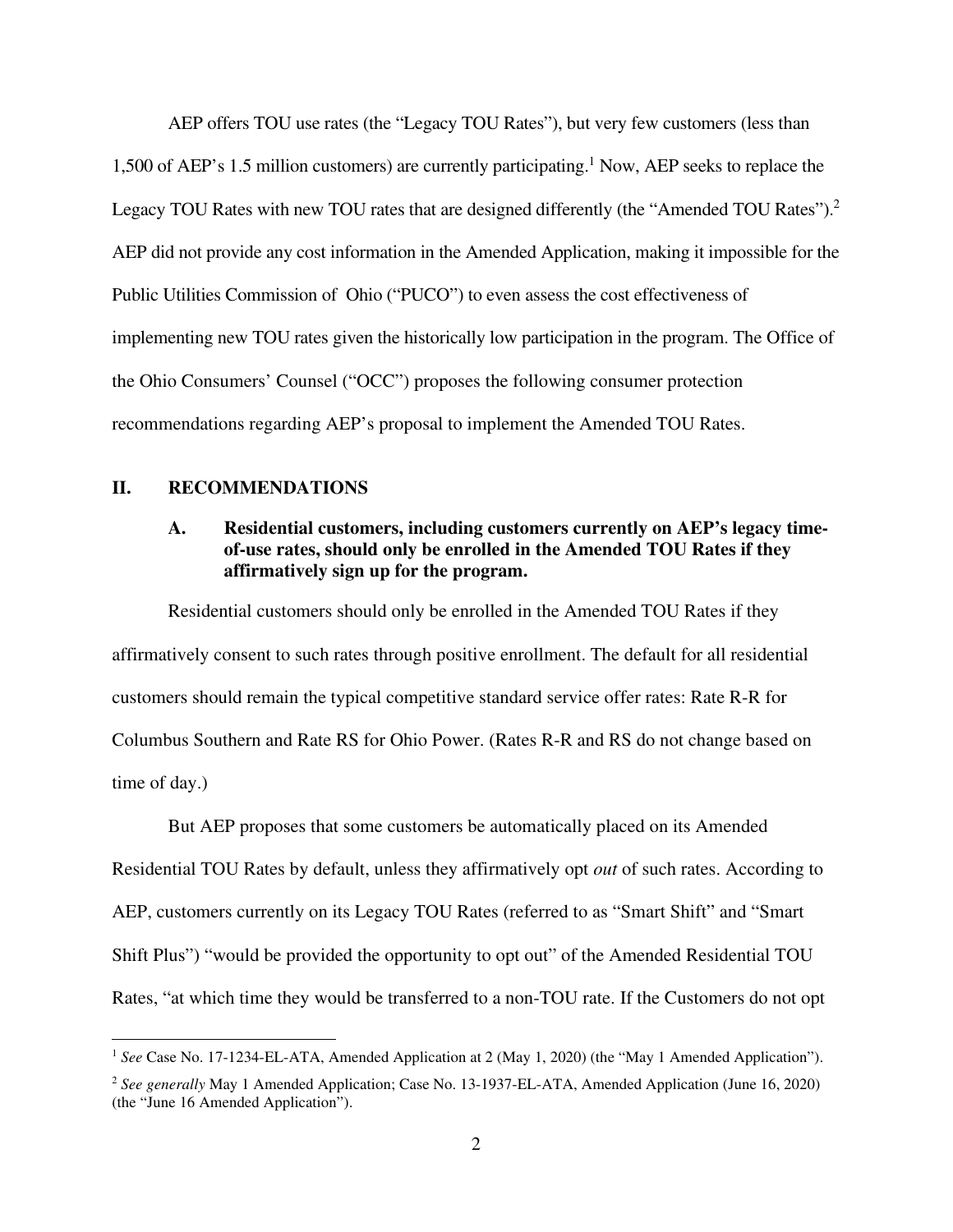out, they will be assessed the TOU charge as approved by the Commission."<sup>3</sup> The PUCO should not adopt AEP's proposal.

First, it is bad public policy in general to cause customers to be placed on time-of-use rates by default. These rates are more complex than standard rates (*i.e.*, rates that are the same regardless of the time of day), and require a level of customer engagement and attention to hourly usage patterns that go beyond what a typical customer is comfortable with. AEP provided no analysis in its Amended Application on collective savings or losses incurred by customers while being served on the Legacy TOU rates or bill impact assessments for customers who would default to the Amended TOU rates.

Second, consumers should not be involuntarily included in Amended TOU Rates just because they are in Legacy TOU rates. It is important to note that the Amended TOU Rates are fundamentally different from AEP's current Legacy TOU Rates.

The following table compares AEP's current "Smart Shift" time-of-use rates to the new rates they would pay if they were automatically transferred to AEP's new Amended TOU Rates:

|                                   | Smart Shift (Current TOU)   | Amended TOU                      |
|-----------------------------------|-----------------------------|----------------------------------|
| <b>Customer Charge</b>            | \$4.52                      | \$8.40                           |
| <b>Distribution Variable Rate</b> | \$0.0258097                 | \$0.0182747                      |
| (\$/kWh)                          |                             |                                  |
| Generation Capacity –             | \$0.0017721                 | \$0.00                           |
| Off-Peak (\$/kWh)                 |                             |                                  |
| Generation Capacity -             | \$0.0806691                 | \$0.0855333                      |
| On Peak                           |                             |                                  |
| <b>On-Peak Hours</b>              | Weekdays, 1 p.m. to 7 p.m., | Weekdays (including all          |
|                                   | June 1 to September 30      | holidays), $6$ a.m. to $9$ a.m., |
|                                   | (except for Independence)   | November 1 to April 30           |
|                                   | Day and Labor Day)          |                                  |
|                                   |                             | Weekdays (including all          |
|                                   |                             | holidays), $2 p.m.$ to 6 p.m.,   |
|                                   |                             | May 1 to October 31              |

<sup>&</sup>lt;sup>3</sup> May 1 Amended Application at 2.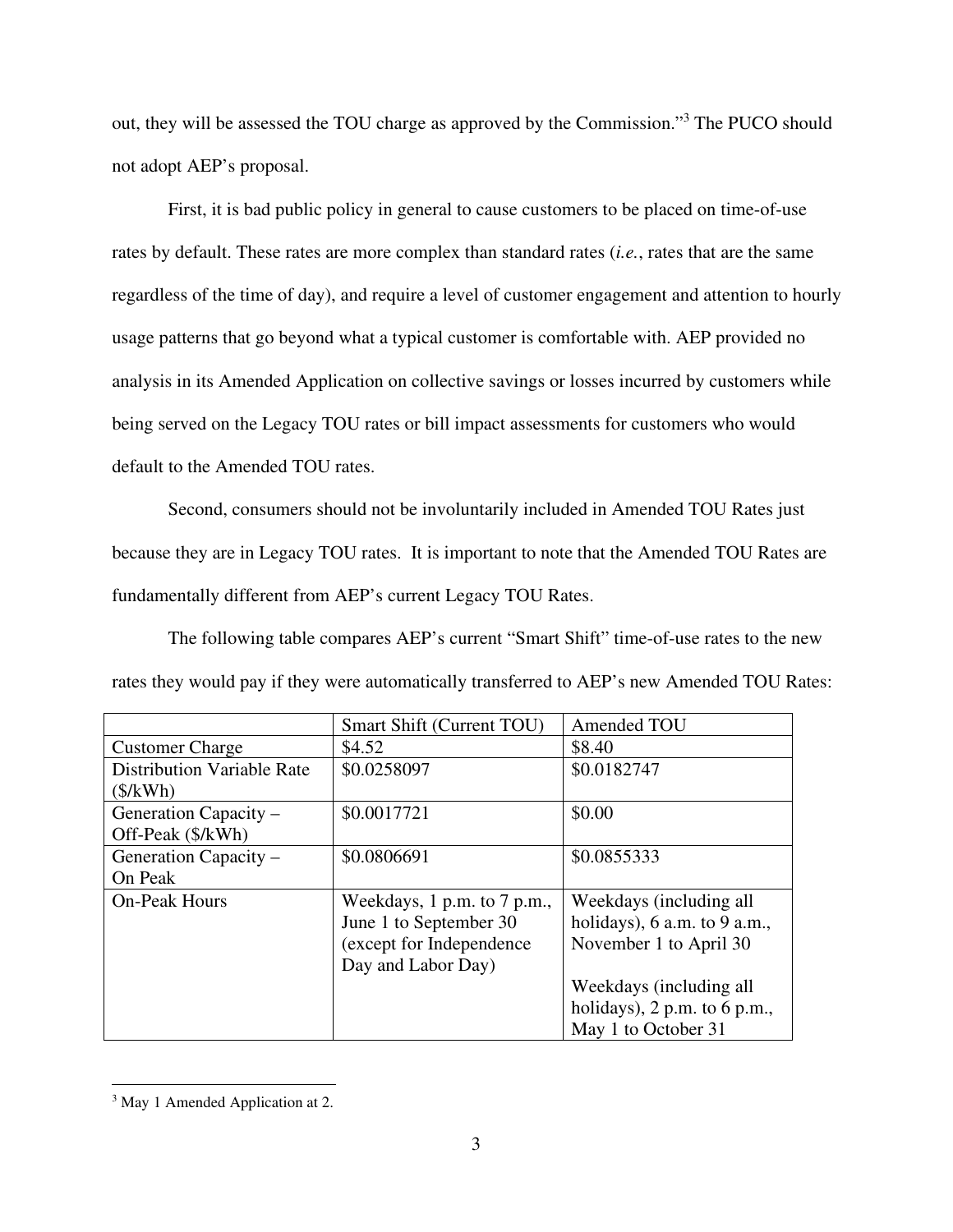As this table demonstrates, there are material differences between the Legacy TOU Rates and AEP's proposed Amended TOU Rates. For one, the customer charge (the amount that they pay for distribution service regardless of how much they use) would nearly double for a customer that is automatically switched to the new rates. The customer would also need to adjust to an entirely new on-peak schedule. Currently, there are no on-peak hours for eight months of the year (October through May). Going forward, there will be on-peak hours year-round. Further, the customer would now pay higher rates for morning peak hours in some months, which they don't do under current rates.

The switch from AEP's "Smart Shift Plus" would be an even bigger change for consumers. Those customers currently pay for distribution service under a "critical peak pricing" program where they pay very high generation capacity rates (\$0.1776580 per kWh) during critical peak times, which can occur up to 15 times per year for up to five hours per event. This is substantially different from the Amended TOU Rates, which do not include a critical peak component.

In short, there is no basis to assume that because a customer chose to enroll in AEP's old time-of-use rates that they would want AEP to automatically enroll them in the new rates. Current time-of-use customers wanting the new TOU rates should affirmatively opt in to the Amended TOU Rates or be returned to the non-time-of-use standard offer if AEP eliminates the Legacy TOU Rates.

#### **B. Customers participating in the Amended TOU Rates should receive monthly statements on their bills showing how their actual bill compares to what they would have paid under non-time-of-use SSO rates.**

Customers opting for the Amended TOU Rates can only save money on their bills by using electricity when rates are lower or by reducing their usage during the peak times. To help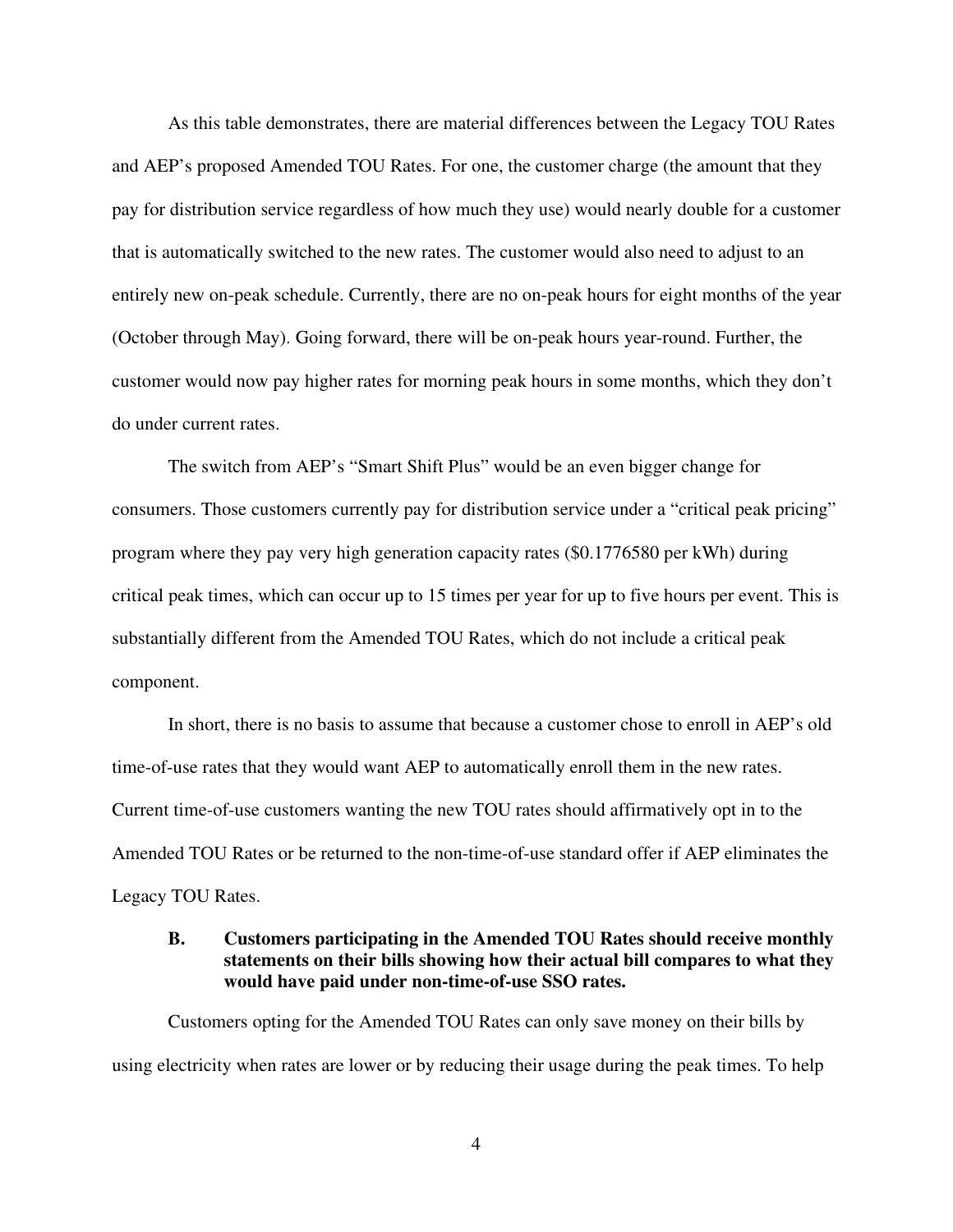customers make informed choices about whether to participate in the Amended TOU Rates, three consumer protections are necessary and should be adopted.

First, AEP should provide customers, upon their request and at no charge, an historical analysis of whether the customer would fare better under the Amended TOU Rates or the typical (non-time-of-use) standard service offer rates. That is, the utility should calculate, based on the customer's historical usage patterns, whether the customer should expect to pay more or less under the Amended TOU Rates than the non-time-of-use rates, assuming no change in those usage patterns. This would provide the customer with a baseline for considering whether time-ofuse rates could be advantageous.

Second, when a customer enrolls in the proposed Amended TOU Rates, the customer's bill should show not only what the customer paid under the time-of-use rates, but what the customer would have paid under the standard offer rates. This way, customers know whether they saved money, and they can make a more informed decision about whether to continue with time-of-use rates.

Third, AEP should continue to provide education and support for those customers who sign up for the Amended TOU Rates. This should be done through enhancements to the bill format including a monthly statement to the customer that (i) shows how much the customers saved or lost as compared to non-time-of-use SSO rates, and (ii) customized tips on how the consumer can shift usage away from peak times to lower his or her bill. AEP should work with its Grid Smart 2 collaborative regarding the type of information to be provided to customers and the form in which it is presented to customers.

5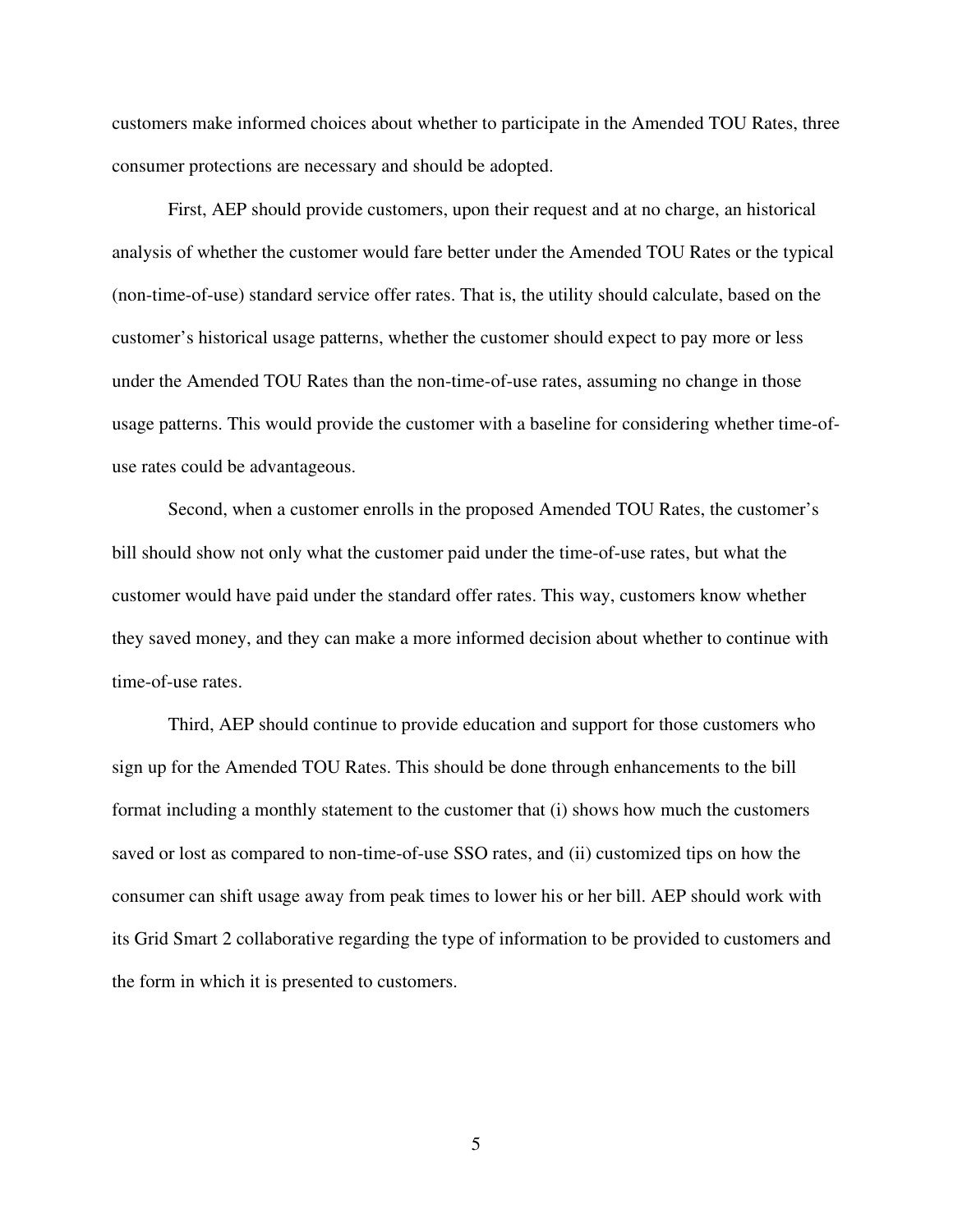**C. All marketing of the Amended TOU Rates should be written in clear, plain English and should thoroughly describe the program to customers so that they can make an informed decision about whether to enroll.** 

All AEP residential customers with an advanced meter should be notified about the availability of the Amended TOU Rates. The utility should provide full disclosure, in writing, in clear, plain English, of all terms and conditions of the Amended TOU Rates. The PUCO should determine the language to be provided in this disclosure, following input from stakeholders. Customers should be informed that they can terminate participation in the program at any time, including in the middle of a billing cycle, without paying any penalty (*i.e.*, the utility shall not charge, for example, a \$5 fee for canceling). And before a customer is enrolled in the Amended TOU Rates, the utility should receive written confirmation from the customer that they have received, reviewed, and understand the information provided by the utility regarding the time-ofuse rates. When a customer terminates participation in the middle of the billing cycle, usage on the day of termination shall continue to be billed under the time-of-use rates, but the following day the rates should revert to non-time-of-use SSO rates.

Accordingly, the Amended Time-of-Use Rate tariff should explicitly state, "No residential customer shall be enrolled in Residential Time-of-Use Service unless the customer affirmatively elects such option in writing following full disclosure, in clear, plain language, of all terms and conditions. A customer may terminate its participation in this service at any time, including in the middle of a billing cycle, without incurring any penalty."

6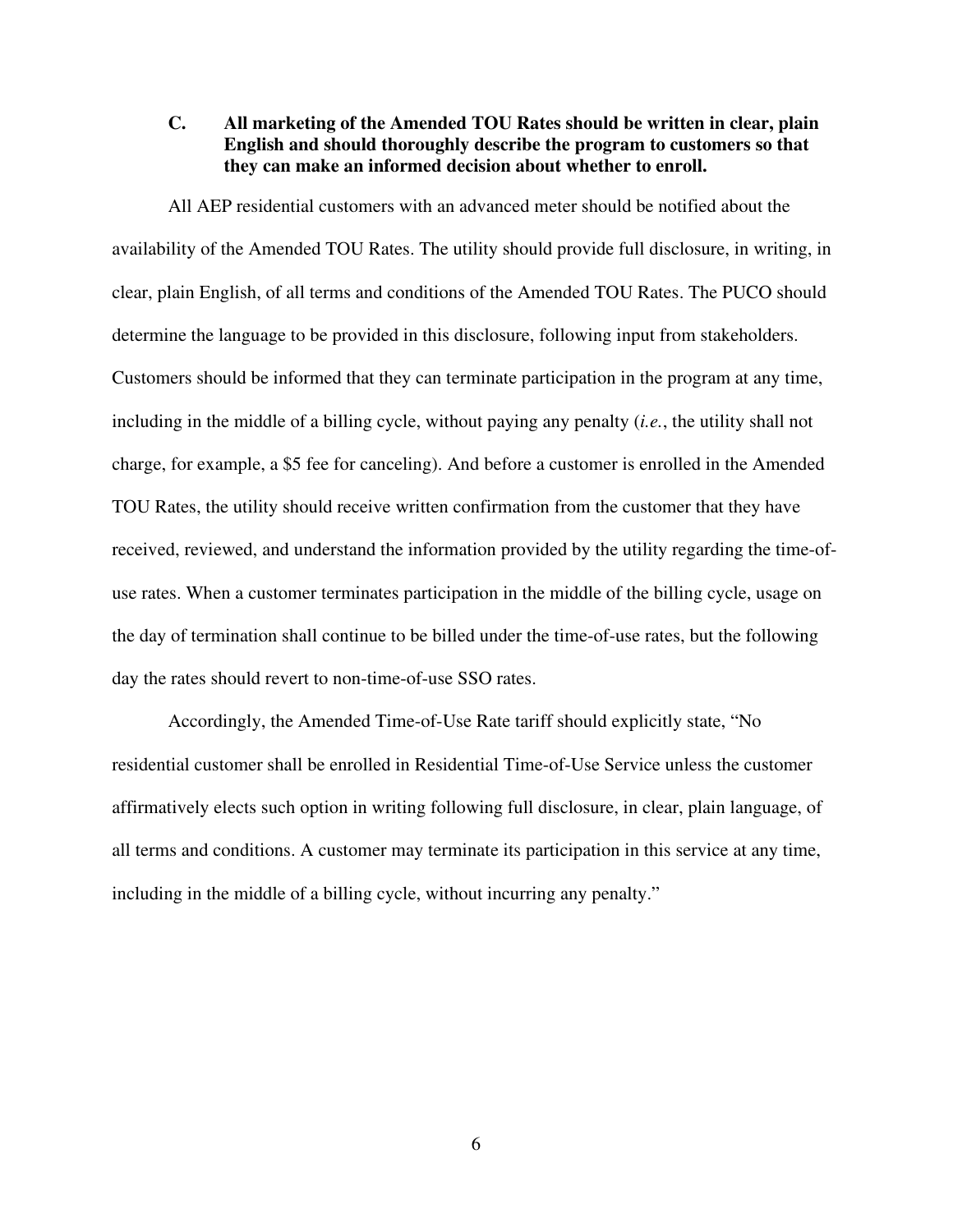**D. The bills of customers who participate in the Amended TOU Rates should include sufficient information for the customers to recalculate their monthly bill for accuracy.** 

When customers elect to enroll in the Amended TOU Rates, their bills should include enough information for the customers to recalculate their bills for accuracy<sup>4</sup>. In particular, the bill should identify the rates for each of the "on-peak" and "off-peak" hours, and it should identify the hours during which each rate applies. The bill should also provide instructions for how customers can access their real-time hourly energy usage during the billing period (whether via web portal or otherwise) so that they can calculate how much they were charged each hour during the billing period based on the time of day and the applicable rate. The bill should also include information about how customers can access their historical usage and should provide a link to educational resources on how customers can shift their energy usage to save money.

#### **E. Customers should pay off-peak rates on all holidays.**

Under AEP's Amended TOU Rates, customers would pay higher on-peak rates every weekday of the year, including holidays. Customers should not pay higher on-peak rates on holidays because electric usage on holidays more closely resembles electric usage on weekends, where on-peak rates do not apply. AEP's current Smart Shift time-of-use rates exclude holidays. AEP has not explained why this should change or why customers should pay higher on-peak rates on holidays when load is generally lower than a typical workday weekday.

## **F. AEP's filing includes an outdated tariff sheet for its Generation Capacity Rider, which must be corrected to reflect the correct rates that customers pay.**

In its May 1 Amended Application, AEP included proposed tariff sheets. This included AEP's Generation Capacity Rider, which includes capacity rates for each customer rate class.

 $4$  R.C. 4928.10(C)(2).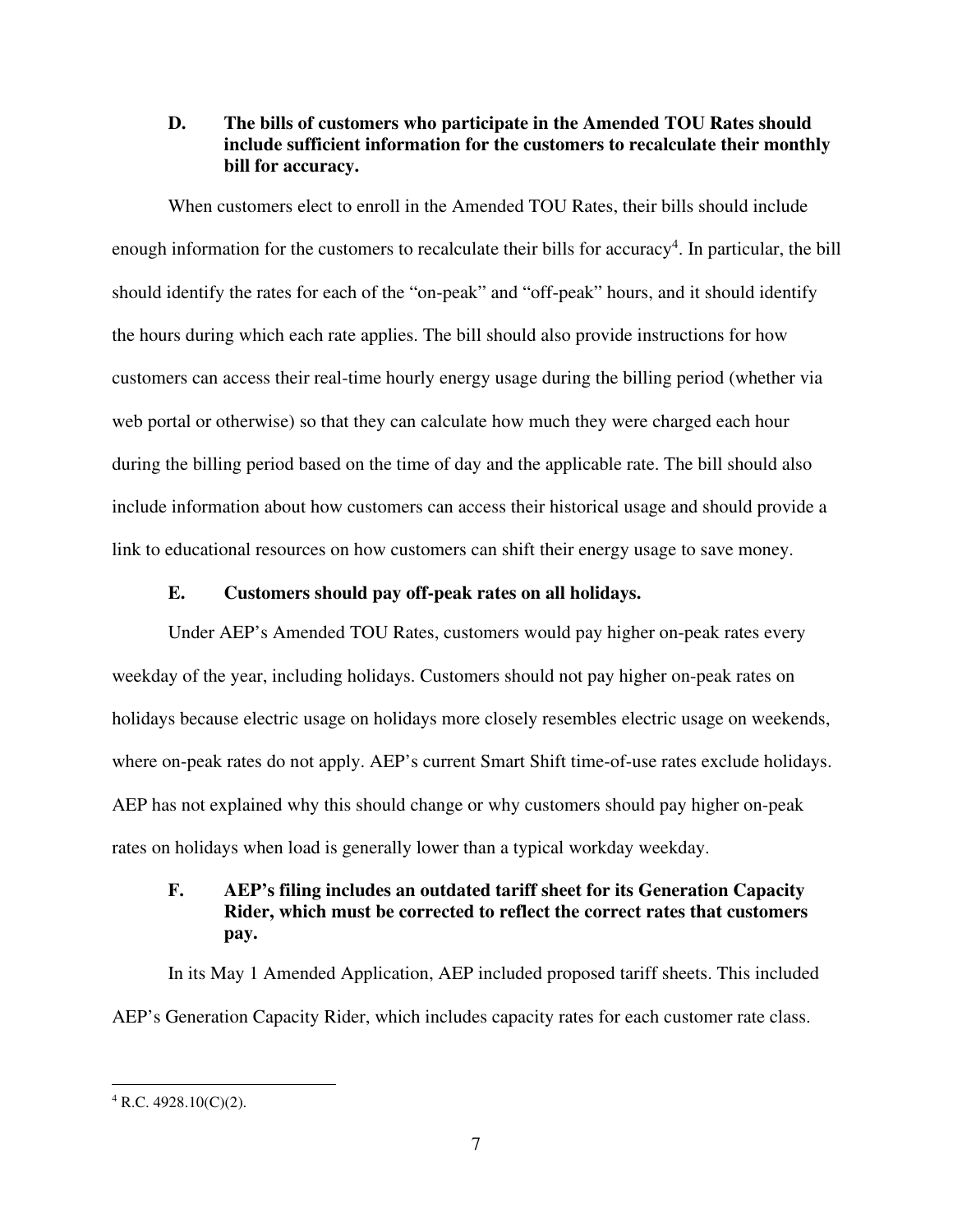Since the filing of the application, AEP's Generation Capacity Rider rates have changed.<sup>5</sup> If the PUCO approves AEP's request to approve the Amended TOU Rates, AEP must use the current Generation Capacity Rider rates and not the rates that were in place at the time of the May 1 application.

### **G. To enable customer confidence in the adoption of time-of-use rates, customers should be protected from excessive bill increases resulting from participation in the Amended TOU Rates.**

Although AEP has been offering some version of time-of-use rates for a few years, they will be unfamiliar to the vast majority of residential consumers. As AEP noted in its May 1 Amended Application, out of AEP's nearly 1.5 million customers, fewer than 500 are currently participating in its Smart Shift and Smart Shift Plus time-of-use rates.<sup>6</sup>

The goal of time-of-use rates is to teach customers that it is better to use energy during off-peak hours and to convince them to do so by charging more for on-peak energy usage. This will not be an easy adjustment for consumers. A typical consumer expects electricity to cost the same amount, regardless of the hour in which it is used. Thus, it will take some time for customers to get accustomed to the idea, for example, that it is better to run their dryer at 10 pm rather than 5 pm in the middle of summer.

If a customer signs up for time-of-use rates and sees a rate increase, the desired result is that the customer adjusts his or her usage by shifting more usage to off-peak hours. This not only lowers that customer's bill, but helps all customers by reducing the need for new generation to meet peak demand. A potentially bad result for consumers would be one where they sign up for time-of-use rates, and before they have a chance to really understand how they work, their bill skyrockets and they cancel their participation altogether. The PUCO should therefore adopt

<sup>5</sup> *See* Case No. 20-943-EL-RDR.

<sup>6</sup> May 1 Amended Application at 2.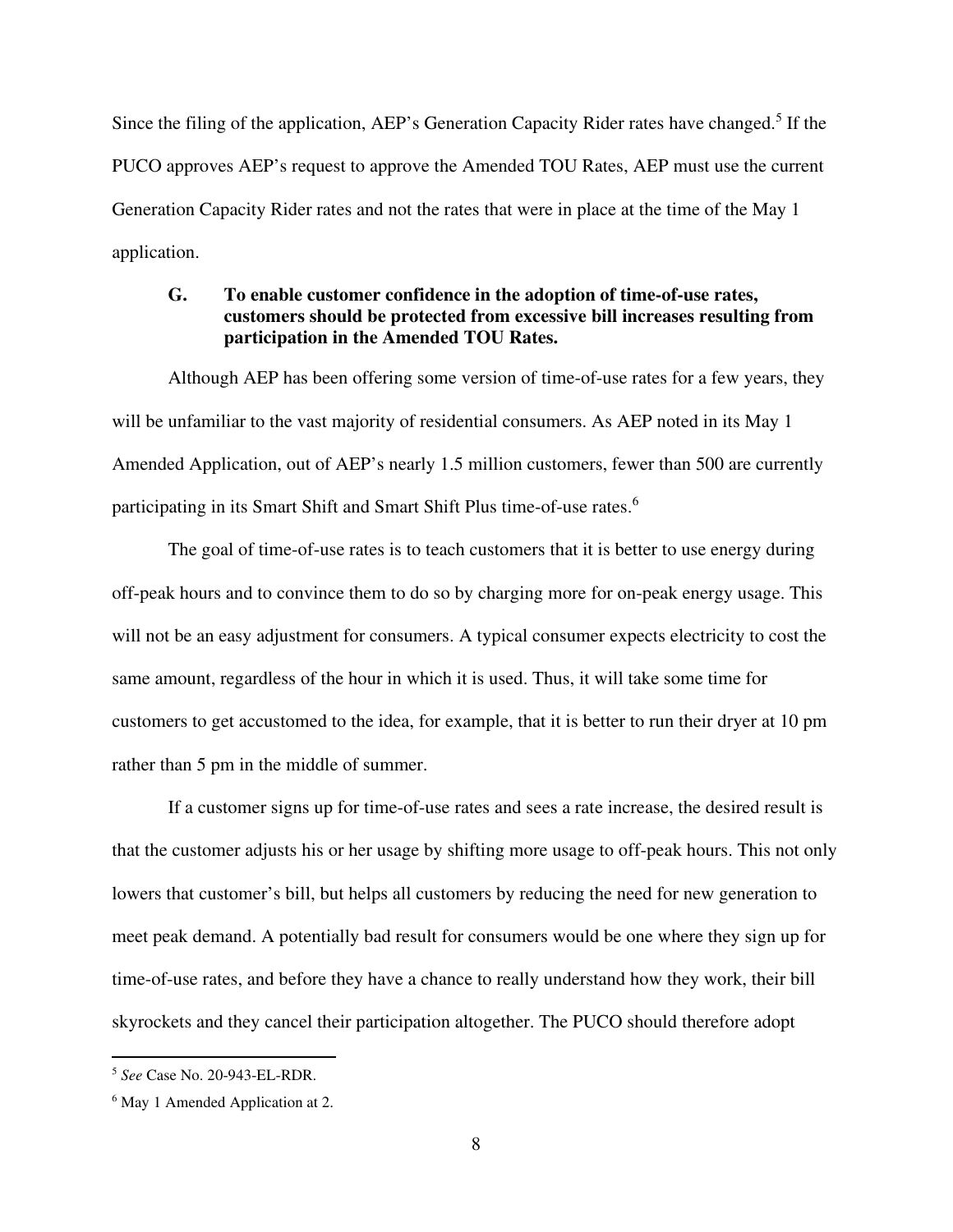consumer protections to ease the transition for residential customers participating in time-of-use rates and to help enable consumer acceptance in using time-of-use rates.

First, AEP should be required to track the amount that the customers saved or lost as compared to the non-time-of-use SSO rates. This information alone will provide valuable information to customers (and their representatives) about whether time-of-use rates are right for them. Annually, AEP should provide a report to the PUCO Staff and OCC informing about the number of customers on the Amended TOU rates and if customers have saved or lost money compared to charges under the SSO.

Second, customers who sign up for the Amended TOU Rates should receive certain bill guarantees for a limited amount of time. Bill guarantees have been offered in conjunction with time-of-use rate roll-outs as a way to build consumer confidence and support for changing energy usage patterns.<sup>7</sup> One way to help customers avoid losing too much money while they are learning about time-of-use rates is to provide a bill protection that is tied to the non-time-of-use SSO price. For the first year of participation, customers should be guaranteed to pay no more than they would have paid under the non-time-of-use SSO rates.

Customers exceeding the rate cap for this one-year period should be provided a monthly alert and bill comparison showing the charges they would have paid without the rate ceiling. After one year, the utility should be required to provide the customer will a recap of their bills under the Amended TOU Rates, showing them how much they saved or how much extra they would have paid under the time-of-use rates if not for the bill guarantee. After that point, a customer who voluntarily signs up for time-of-use rates would pay whatever bill results from

<sup>7</sup> *See, e.g.,* 

https://www.energy.gov/sites/prod/files/2016/12/f34/CBS\_Final\_Program\_Impact\_Report\_Draft\_20161101\_0.pdf. As an example, Lakeland Utilities offered bill protections for customers after enrolling in a DOE sponsored program evaluating customer acceptance of TOU rates.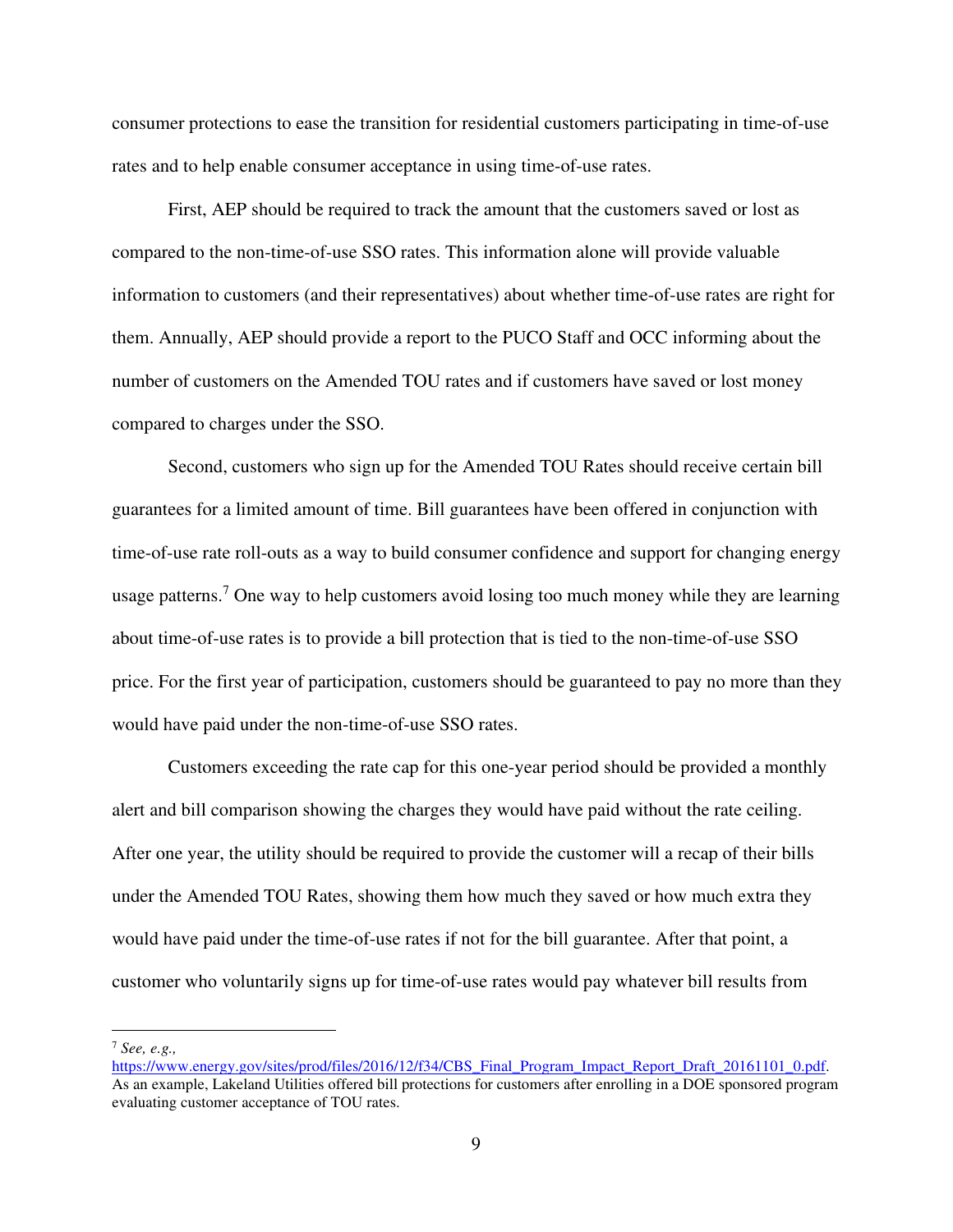those rates, even if it is higher than what they would have paid under the standard SSO rates. This would be consistent with AEP's current time-of-use rates, which provide that the customer has a one-year trial period during which the customer "will be held harmless from charges in excess of the energy charges they would have incurred under the otherwise applicable service schedule."<sup>8</sup>

Providing a period of bill-limitation guarantees adequately balances several goals of time-of-use rates. It allows for a transition period as customers learn about how the rates work and how they impact bills. It allows customers to obtain real life data about how their own usage patterns contribute to higher or lower rates. It follows the ratemaking principle of preventing rate shock if customers sign up for time-or-use rates and would otherwise pay much higher bills. And it preserves consumer autonomy (a foundational aspect of competitive markets) by requiring consumers to live with the consequences of their choices, following the initial one-year trial period.

### **H. There should be a limit on the number of customers that AEP can enroll in Amended TOU Rates.**

An additional consumer protection should be a limit on the number of customers that AEP can enroll in Amended TOU Rates, which is a pilot-like program. A reasonable limit would be 7,500 residential customers.

### **III. CONCLUSION**

Theoretically, customers who opt to participate in AEP's Amended TOU rates can benefit both themselves and other customers by shifting usage away from peak times (and reducing the need to build new power plants), when market prices for generation are high. But

<sup>8</sup> *See* Schedule RS-TOD2.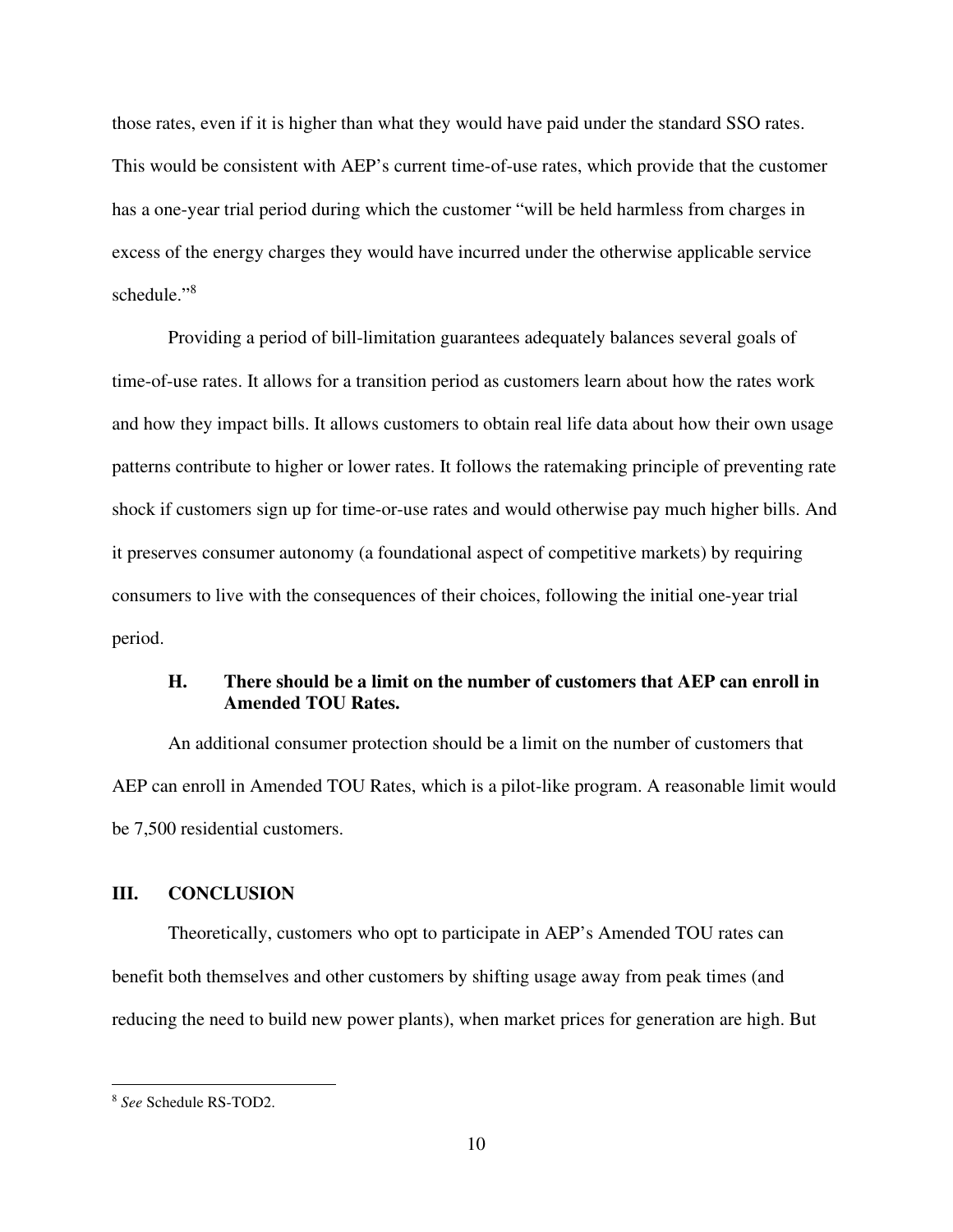customers need full disclosure of what they are signing up for, and need protection from unreasonably high bills that might result from opting into a new type of rate structure. The PUCO should adopt the consumer protection recommendations above to maximize the benefits of time-of-use rates. Those recommendations include protecting consumers in the new program who are at risk of spending more than they otherwise would if they remained on the utility's competitively bid standard offer rate.

> Bruce Weston (0016973) Ohio Consumers' Counsel

*/s/ Christopher Healey*  Christopher Healey (0086027) Counsel of Record Ambrosia Wilson (0096598) Assistant Consumers' Counsel

**Office of the Ohio Consumers' Counsel**  65 East State Street, 7<sup>th</sup> Floor Columbus, Ohio 43215 Telephone: Healey – (614) 466-9571 Telephone: Wilson – (614)-466-1292 christopher.healey@occ.ohio.gov ambrosia.wilson@occ.ohio.gov (willing to accept service by e-mail).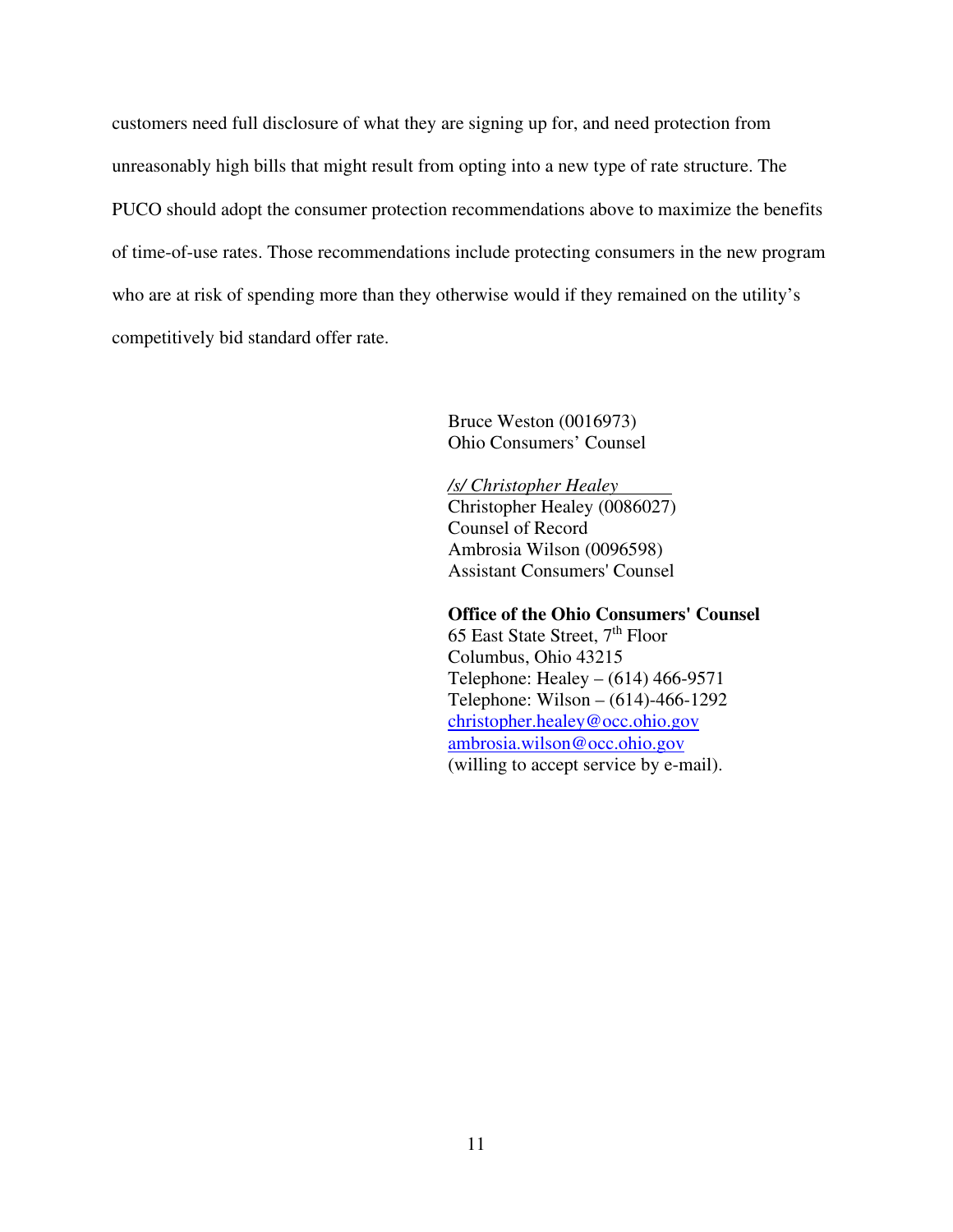## **CERTIFICATE OF SERVICE**

It is hereby certified that a true copy of the foregoing Comments was served upon the

persons listed below via electronic transmission this 10th day of July 2020.

 */s/ Christopher Healey*  Christopher Healey Assistant Consumers' Counsel

## **SERVICE LIST**

jodi.bair@ohioattorneygeneral.gov tdougherty@theOEC.org jfinnigan@edf.org

stnourse@aep.com Bethany.allen@igs.com Joe.oliker@igs.com Michael.nugent@igs.com

**Attorney Examiners:** 

Sarah.parrot@puco.ohio.gov Greta.see@puco.ohio.gov